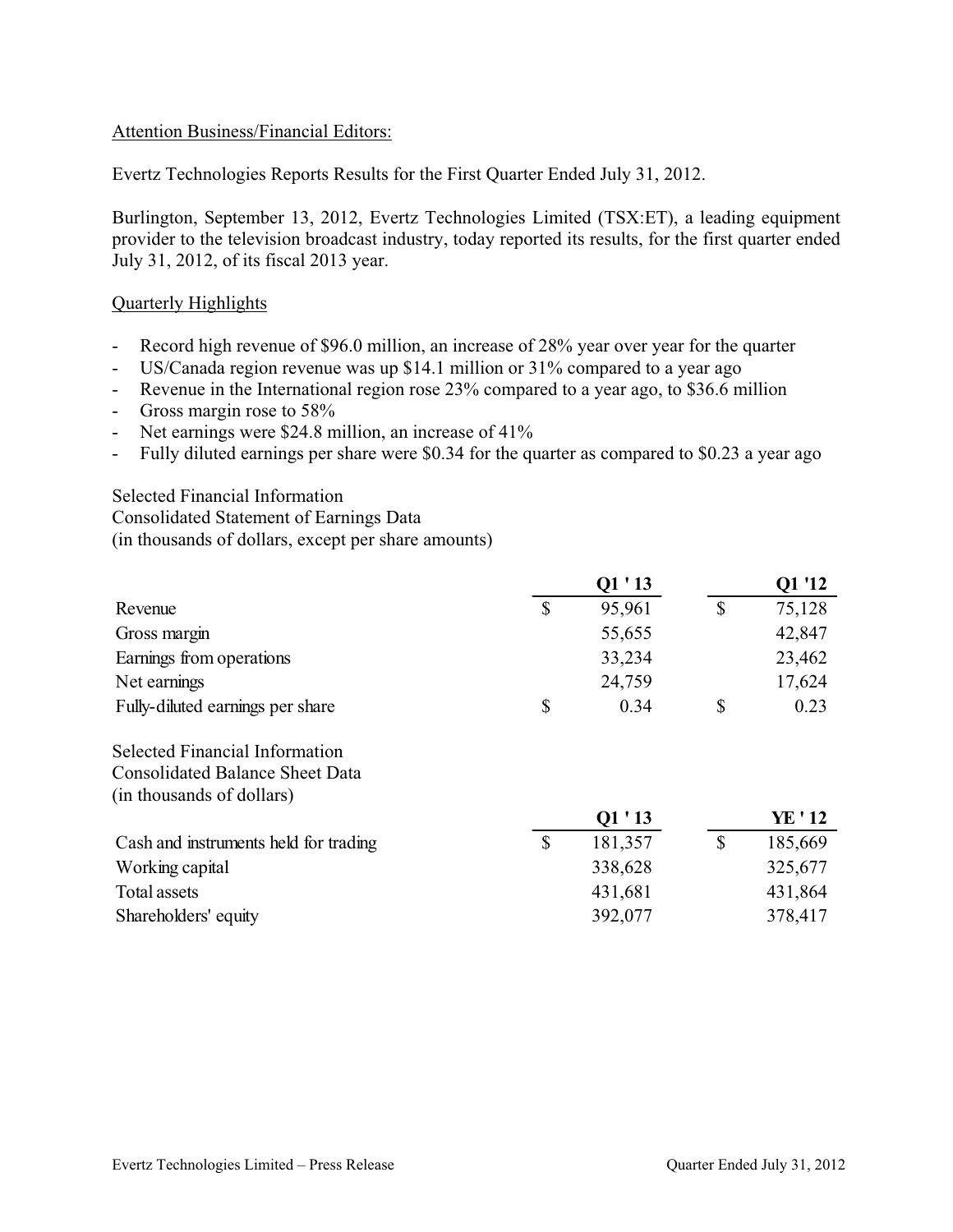## Revenue

For the quarter ended July 31, 2012, revenues were \$96.0 million, an increase of \$20.8 million or 28% as compared to revenues of \$75.1 million for the quarter ended July 31, 2011. For the quarter, revenues in the United States/Canada region were \$59.4 million, an increase of \$14.1 million or 31% when compared to the same quarter last year. The International region had revenues of \$36.6 million, an increase of 23% when compared to the same quarter last year.

## Gross Margin

For the quarter ended July 31, 2012 gross margin was \$55.7 million compared to \$42.8 million in the same quarter last year. Gross margin percentage was approximately 58% compared to 57% for the quarter ended July 31, 2011.

#### Earnings

For the quarter ended July 31, 2012 net earnings were \$24.8 million as compared to \$17.6 million in the corresponding period last year.

For the quarter ended July 31, 2012, earnings per share on a fully-diluted basis were \$0.34 as compared to \$0.23 in the same period in 2011.

#### Operating Expenses

For the quarter ended July 31, 2012 selling and administrative expenses were \$12.4 million compared to \$10.4 million for the quarter ended July 31, 2011. Selling and administrative expenses represented approximately 13% of revenue in the quarter compared to 14% for the same period last year.

For the quarter ended July 31, 2012 gross research and development expenses increased by \$1.5 million or 14% as compared to the corresponding period in 2011. Gross research and development expenses represented approximately 12% of revenue for the quarter ended July 31, 2012.

#### Liquidity and Capital Resources

The Company's working capital as at July 31, 2012 was \$338.6 million as compared to \$325.7 million on April 30, 2012.

Cash and instruments held for trading were \$181.4 million as at July 31, 2012 as compared to \$185.7 million on April 30, 2012.

Cash provided by operations was \$9.5 million for the quarter ended July 31, 2012 as compared to \$12.6 million for the quarter ended July 31, 2011. Before taking into account the changes in non-cash working capital, the Company generated \$27.4 million from operations for the quarter ended July 31, 2012 compared to \$19.2 million for the same period last year.

The Company spent \$3.1 million on the purchase of equipment for the quarter ended July 31, 2012 and \$0.7 million for the quarter ended July 31, 2011.

For the quarter ended July 31, 2012, the Company used cash from financing activities of \$11.4 million which was principally a result of the payment of dividends of \$10.2 million.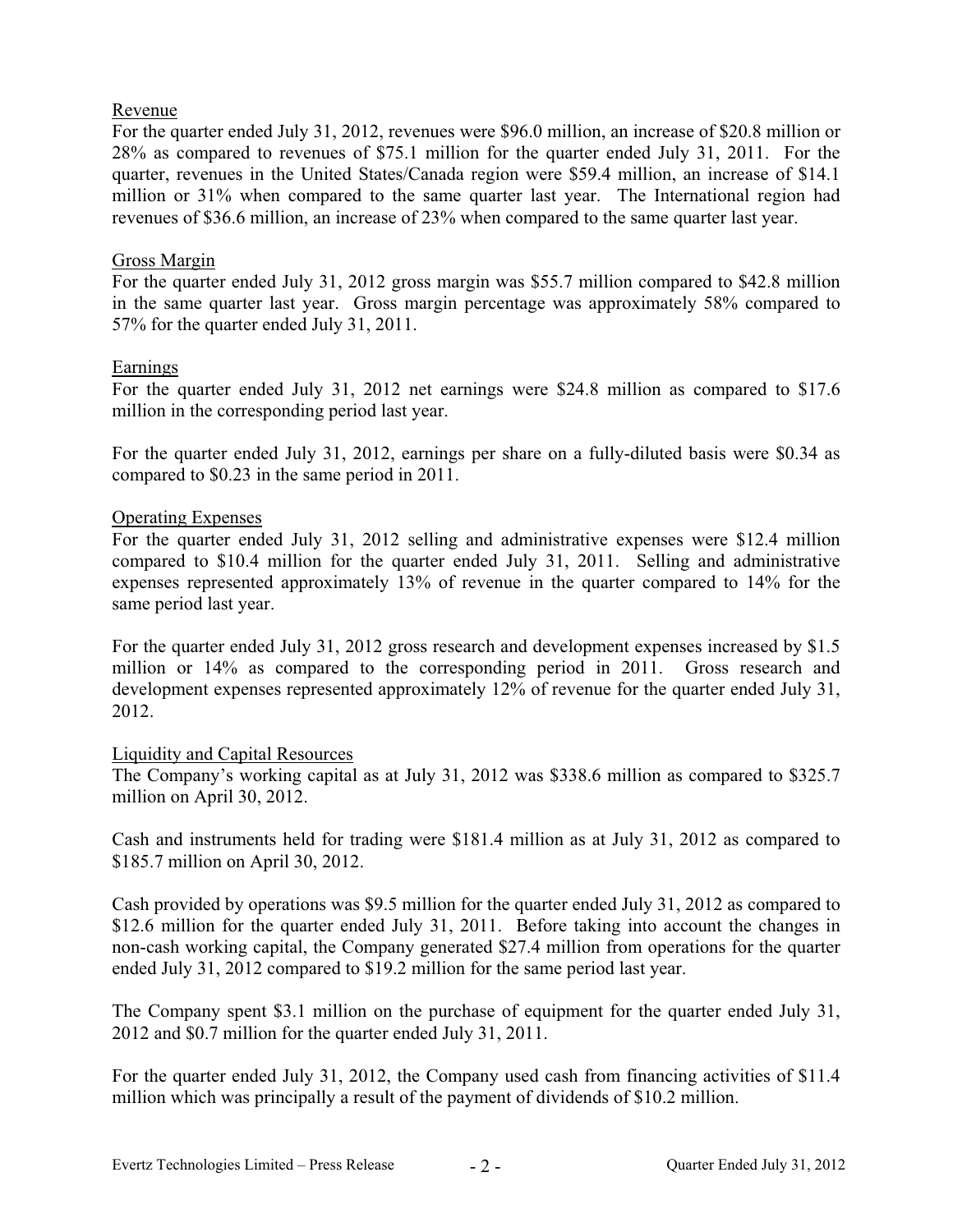## Shipments and Backlog

Purchase order backlog at the end of August 2012 was in excess of \$40 million and shipments during the month of August 2012 exceeded \$29 million.

#### Dividend Declared

Evertz Board of Directors declared a dividend on September 13, 2012 of \$0.14 per share.

The dividend is payable to shareholders of record on September 21, 2012 and will be paid on or about September 28, 2012.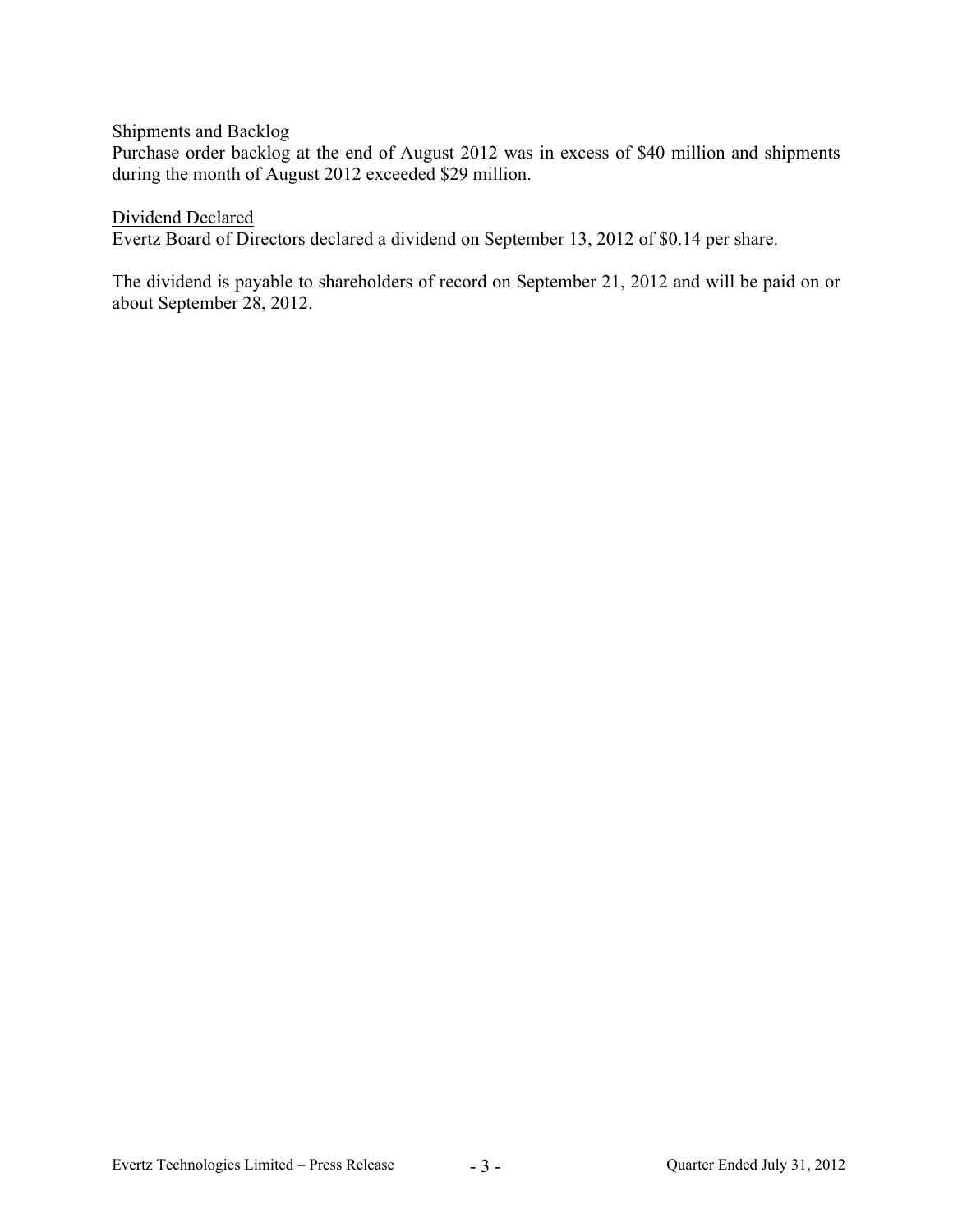# **Selected Consolidated Financial Information**

(Unaudited)

(in thousands of dollars, except earnings per share and share data)

|                                                       |                                             | Three months ended   |    | Three months ended   |  |
|-------------------------------------------------------|---------------------------------------------|----------------------|----|----------------------|--|
|                                                       |                                             | July 31, 2012        |    | <b>July 31, 2011</b> |  |
| Revenue                                               | \$                                          | 95,961               | \$ | 75,128               |  |
| Cost of goods sold                                    |                                             | 40,306               |    | 32,281               |  |
| Gross margin                                          | \$                                          | 55,655               | \$ | 42,847               |  |
| Expenses                                              |                                             |                      |    |                      |  |
| Selling and administrative                            |                                             | 12,367               |    | 10,382               |  |
| General                                               |                                             | 1,450                |    | 1,309                |  |
| Research and development                              |                                             | 11,792               |    | 10,319               |  |
| Investment tax credits                                |                                             | (3,186)              |    | (2, 282)             |  |
| Foreign exchange gain                                 |                                             | (2)                  |    | (343)                |  |
|                                                       |                                             | 22,421               |    | 19,385               |  |
| Earnings before undernoted                            | $\mathbf S$                                 | 33,234               | \$ | 23,462               |  |
| Finance income                                        |                                             | 449                  |    | 423                  |  |
| Finance costs                                         |                                             | (88)                 |    | (51)                 |  |
| Other income and expenses                             |                                             | 115                  |    | 17                   |  |
| Earnings before income taxes                          | \$                                          | 33,710               | \$ | 23,851               |  |
|                                                       |                                             |                      |    |                      |  |
| Provision for income taxes<br>Current                 |                                             | 8,988                |    | 7,355                |  |
| Deferred                                              |                                             |                      |    |                      |  |
|                                                       | $\mathbf S$                                 | (37)                 |    | (1, 128)             |  |
|                                                       |                                             | 8,951                | \$ | 6,227                |  |
| Net earnings for the period                           | \$                                          | 24,759               | \$ | 17,624               |  |
| Net earnings attributable to non-controlling interest |                                             | 170                  |    | 97                   |  |
| Net earnings attributable to shareholders             |                                             | 24,589               |    | 17,527               |  |
| Net earnings for the period                           | \$                                          | 24,759               | \$ | 17,624               |  |
|                                                       |                                             |                      |    |                      |  |
| Earnings per share:                                   |                                             |                      |    |                      |  |
| <b>Basic</b>                                          | \$                                          | 0.34                 | \$ | 0.23                 |  |
| Diluted                                               | \$                                          | 0.34                 | \$ | 0.23                 |  |
| Consolidated Balance Sheet Data                       |                                             | As at                |    | As at                |  |
|                                                       |                                             | <b>July 31, 2012</b> |    | April 30, 2012       |  |
| Cash and instruments held for trading                 | \$                                          | 181,357              | \$ | 185,669              |  |
| Inventory                                             | \$                                          | 105,883              | \$ | 109,211              |  |
| Working capital                                       | $\mathbb{S}$                                | 338,628              | \$ | 325,677              |  |
| Total assets                                          | $\mathbb{S}% _{n}^{X\rightarrow\mathbb{R}}$ | 431,681              | \$ | 431,864              |  |
| Shareholders' equity                                  | \$                                          | 392,077              | \$ | 378,417              |  |
| Number of common shares outstanding:                  |                                             |                      |    |                      |  |
| <b>Basic</b>                                          |                                             | 73,178,466           |    | 73,225,786           |  |
| Fully-diluted                                         |                                             | 77,941,066           |    | 77,904,086           |  |
| Weighted average number of shares outstanding:        |                                             |                      |    |                      |  |
| Basic                                                 |                                             | 73,178,027           |    | 73,612,759           |  |
| Fully-diluted                                         |                                             | 73,384,911           |    | 73,812,767           |  |